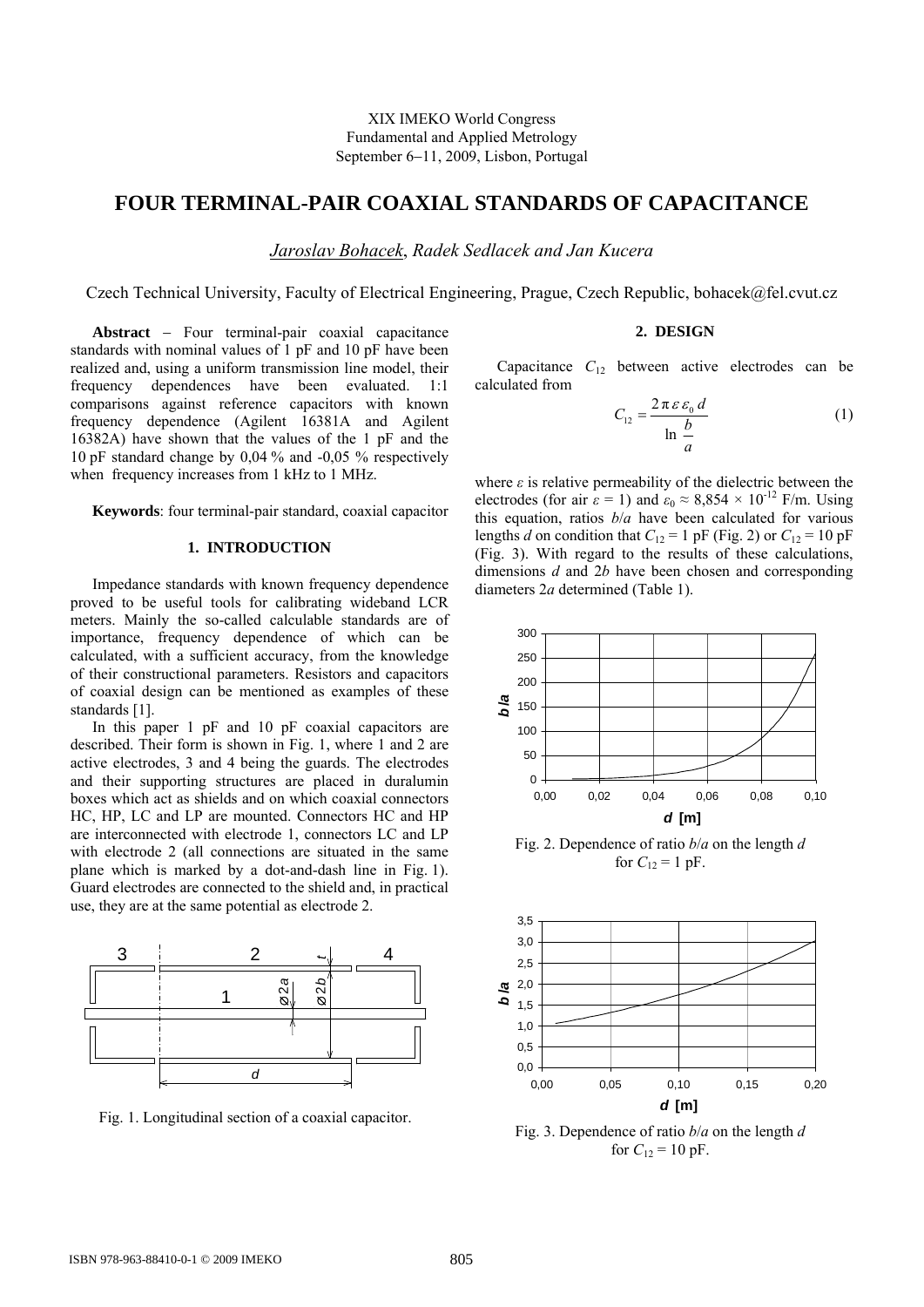|                    | 1 pF standard         | 10 pF standard        |
|--------------------|-----------------------|-----------------------|
| $d \,[\mathrm{m}]$ | 0,05                  | 0,15                  |
| $2b$ [mm]          | 40                    | 40                    |
| $2a$ [mm]          | 2,48                  | 17,4                  |
| $t$ [mm]           | 0,05                  | 0,05                  |
| $L_1$ [H]          | $2.5 \times 10^{-9}$  | $7.5 \times 10^{-9}$  |
| $L_d$ [H]          | $2,78 \times 10^{-8}$ | $2,50 \times 10^{-8}$ |
| $L_2$ [H]          | $8,3 \times 10^{-12}$ | $2,5 \times 10^{-11}$ |
| L [H               | $3.03 \times 10^{-8}$ | $3,25 \times 10^{-8}$ |

Table 1. Dimensions and parasitic inductances of the standards.

 In addition to the dimensions, calculated values of parasitic inductances of the standards are given in Table 1.

 Inductance *L* uniformly distributed along the active electrodes can be expressed as the sum

$$
L = L_1 + L_4 + L_2 \tag{2}
$$

where the components  $L_1$ ,  $L_d$  and  $L_2$  correspond to magnetic fields penetrating electrode 1, dielectric between the active electrodes and electrode 2, respectively. Table 1 shows DC values of these components, which have been calculated from

$$
L_1 = \frac{\mu_1 \mu_0}{8\pi} d \tag{3}
$$

$$
L_{\rm d} = \frac{\mu_{\rm d} \mu_0}{2 \pi} d \ln \frac{b}{a} \tag{4}
$$

$$
L_2 = \frac{\mu_2 \mu_0}{6\pi} d \frac{t}{b}
$$
 (5)

where  $\mu_0 = 4\pi \times 10^{-7}$  H/m,  $\mu_d$  is relative permeability of the dielectric and  $\mu_i$ ,  $i = 1, 2$  are relative permeabilities of active electrodes ( $\mu_d = \mu_1 = \mu_2 = 1$ ). While  $L_d$  is frequency independent, the values of  $L_1$  and  $L_2$  decrease with frequency. Consequently, the value of *L* asymptotically decreases to  $L<sub>d</sub>$  when frequency increases but, as can be seen from Table 1, this decrease does not exceed 8 % for the 1 pF standard and 23 % for the 10 pF one.

 Each of the standards can be regarded as a low-loss transmission line of the length *d* and with uniformly distributed capacitance  $C_{12}$  and inductance  $L$  [2]. Let  $U_1$  and  $I_1$  be input voltage and current of the line, than

$$
\begin{bmatrix} U_1 \\ I_1 \end{bmatrix} = \begin{bmatrix} \cosh(\gamma d) & Z_0 \sinh(\gamma d) \\ \frac{1}{Z_0} \sinh(\gamma d) & \cosh(\gamma d) \end{bmatrix} \begin{bmatrix} U_2 \\ I_2 \end{bmatrix} \tag{6}
$$

where  $U_2$  and  $I_2$  are output voltage and current respectively,

$$
\boldsymbol{Z}_0 = \sqrt{L/C_{12}}\tag{7}
$$

$$
\gamma d = j\omega \sqrt{LC_{12}} \tag{8}
$$

and *ω* is angular frequency.

In case that such a line is unloaded  $(I_2 = 0)$ , its input impedance is

$$
\boldsymbol{Z}_{\text{in}} = \frac{\boldsymbol{U}_1}{\boldsymbol{I}_1} = \boldsymbol{Z}_0 \coth(\gamma d) = -j \, \boldsymbol{Z}_0 \cot\left(\omega \sqrt{L \, C_{12}}\right) \qquad (9)
$$

By expanding  $\cot\left(\omega\sqrt{LC_{12}}\right)$  into a Taylor series we obtain

$$
\mathbf{Z}_{\text{in}} = -j \sqrt{\frac{L}{C_{12}}} \left[ \frac{1}{\omega \sqrt{LC_{12}}} - \frac{\omega \sqrt{LC_{12}}}{3} - \frac{\left(\omega \sqrt{LC_{12}}\right)^3}{45} \cdots \right] =
$$

$$
= \frac{1}{j \omega C_{12}} \left( 1 - \frac{\omega^2 LC_{12}}{3} - \frac{\omega^4 L^2 C_{12}^2}{45} - \cdots \right) \tag{10}
$$

and the corresponding apparent capacitance of the standard is  $C \left( \begin{array}{cc} 2 & 2 \end{array} \right)$ 

$$
C_{\rm app} \approx \frac{C_{12}}{1 - \frac{\omega^2 LC_{12}}{3}} \approx C_{12} \left( 1 + \frac{\omega^2 LC_{12}}{3} \right) \tag{11}
$$

In reality,  $I_2 \neq 0$  due tu nonzero capacitance  $C_{14}$ , which is distributed between the electrodes 1 and 4. When also this capacitance is taken into account,

$$
C_{\rm app} \approx C_{12} \left[ 1 + \omega^2 L \left( \frac{C_{12}}{3} + C_{14} \right) \right]
$$
 (12)

and the relative change  $\delta_{app}$  in apparent capacitance of the standard due to parasitic inductance  $L$  and capacitance  $C_{14}$  $(C_{14} = 4$  pF for the 1 pF standard and  $C_{14} = 15.5$  pF for the 10 pF one) is

$$
\delta_{\rm app} = \frac{C_{\rm app} - C_{12}}{C_{12}} \approx \omega^2 L \left( \frac{C_{12}}{3} + C_{14} \right) \tag{13}
$$

In Figs. 4 and 5 changes  $\delta_{app}$  calculated from (13) for both the 1pF and the 10 pF standard are plotted as function of frequency.



Fig. 4. Frequency dependence of  $\delta_{app}$  for the 1 pF standard.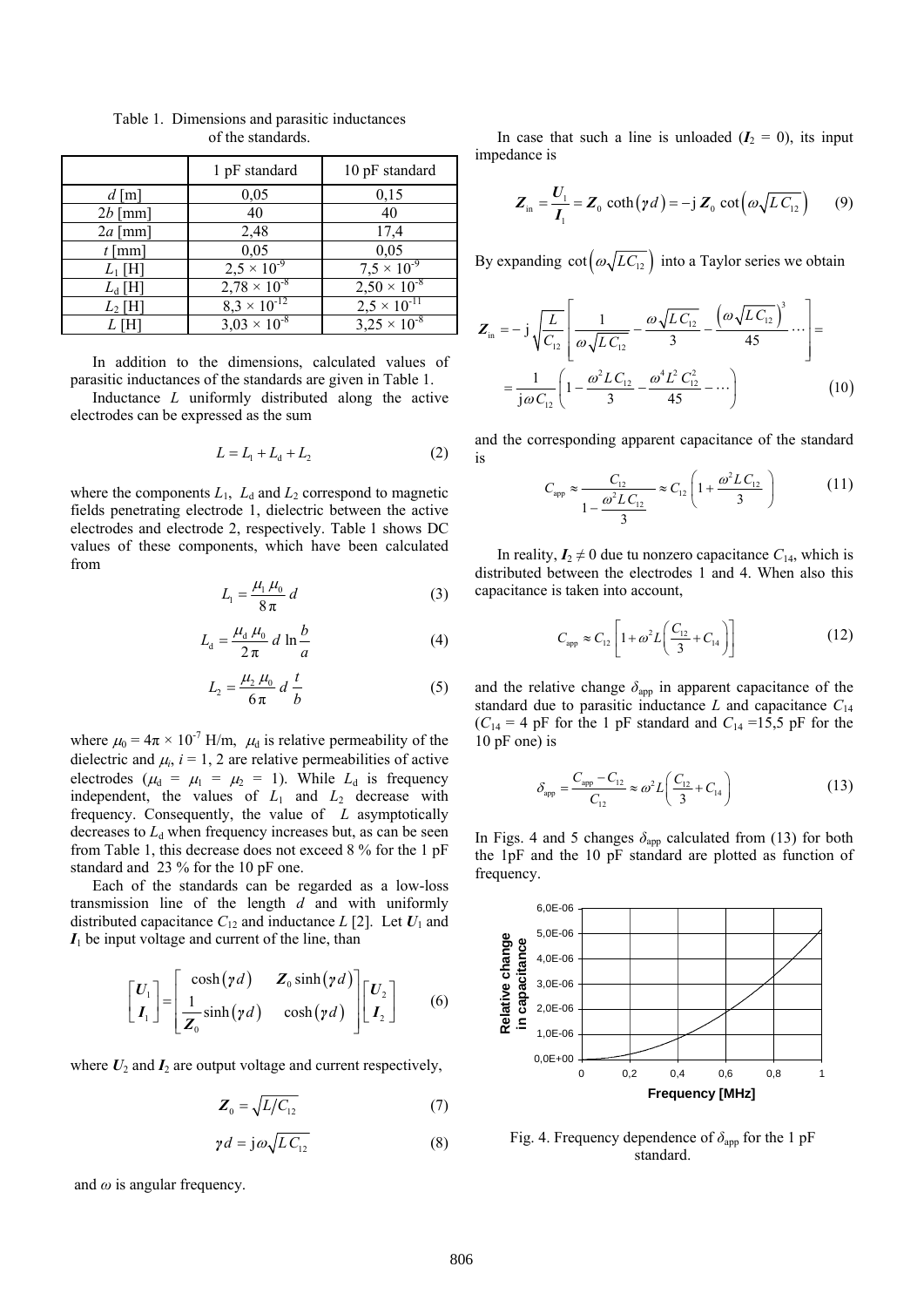

Fig. 5. Frequency dependence of  $\delta_{\text{app}}$  for the 10 pF standard.

## **3. EXPERIMENTAL STANDARDS**

 Inner electrodes of these standards being formed by brass rods, parts of openable outer electrodes have been realized by gluing 0,05 mm copper foils on insulating supports of hardened fabric and hartmatte with grooves of semicircular profile (Figs. 6 and 7). By bolting the supports together, the parts of electrodes have then been assembled to form thin copper cylinders.

Frequency dependences of the completed standards have



Fig. 6. Electrodes of the 1 pF standard.



Fig. 7. Electrodes of the 10 pF standard.

been measured by 1:1 comparisons against Agilent 16381A (1 pF) and Agilent 16382A (10 pF) capacitors, frequency dependences of which have been determined by their producer using a metod described by Suzuki [3]. Comparison has been made by means of an Agilent 4285A LCR meter and its results are shown in Figs. 8 and 9.

 Due to the effect of relatively high admittances between electrode 2 and the guards, and due to the effect of nonzero mutual inductances between connecting leads of electrodes,



Fig. 8. Frequency dependence of the 1 pF standard.